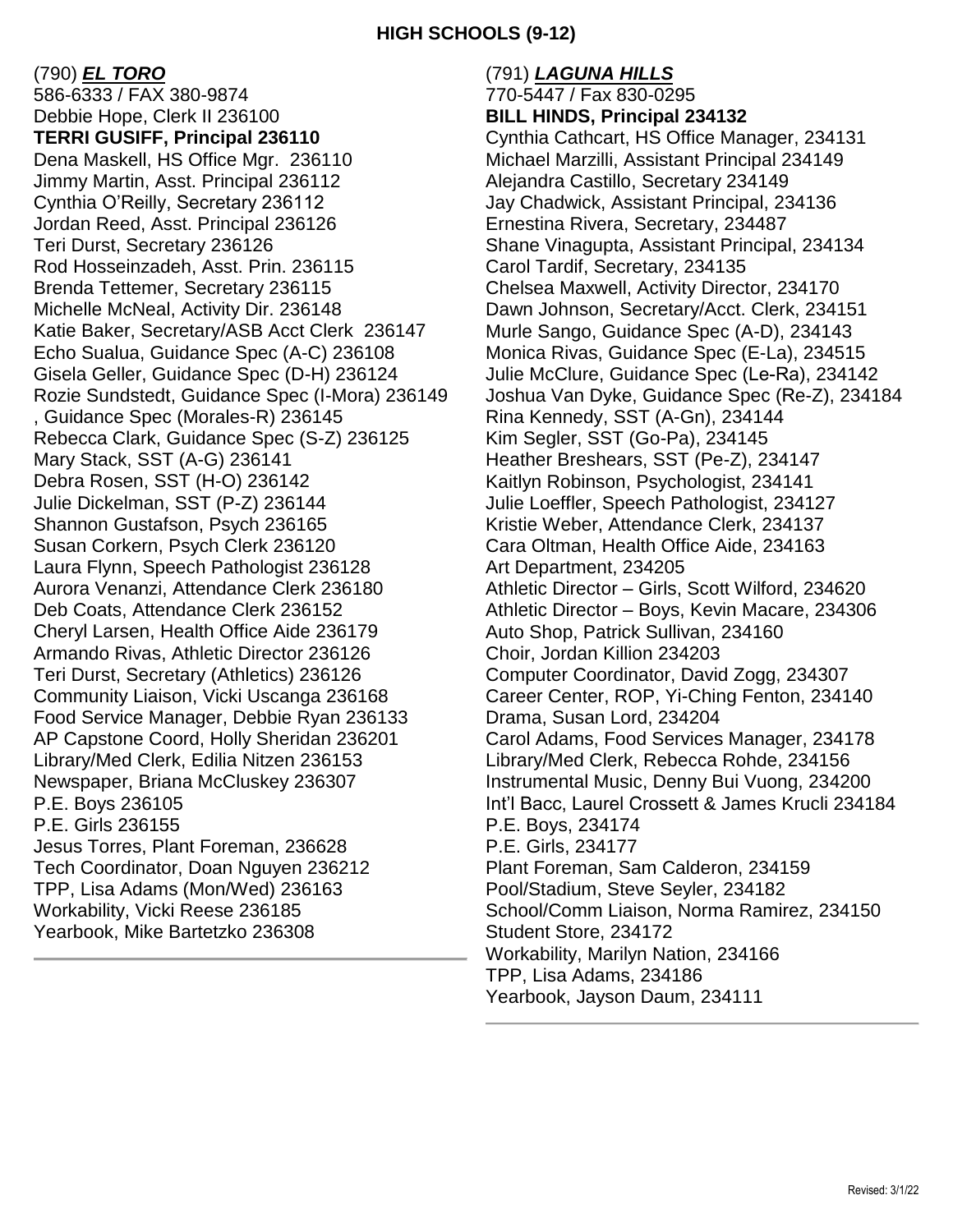### (792) *MISSION VIEJO*

837-7722 / FAX 830-0782 **TRICIA OSBORNE, Principal, 235101** Ruth (Renee) Derakhshanian, HS OM, 235101 Cina Abedzadeh, Assistant Principal, 235123 Kendra Taylor, Secretary, 235123 Michael Zides, Assistant Principal, 235118 Stephanie Vrabel, Secretary, 235118 Coby Lindsey, Assistant Principal, 235116 Monique Davidson, Secretary, 235116 Steve Hardy, Activity Director, 235103 Sabrina Krucli, Secretary/Acct. Clerk, 235103 Jessica Yazdani, Guidance Specialist (A-C), 235170 Janelle Gusiff, Guidance Spec (D-He), 235139 JeNell Gandy, Guidance Spec (Hi-Mc), 235121 Cecilia Araujo, Guidance Spec (Me-R), 235120 Jennifer Frisk, Guidance Spec (S-Z), 235110 Mary Ann Brady, SST (A-GO), 235125 Gloria Alvarez, SST (GR-N), 235126 Jennifer Boucher, SST (O-Z), 235128 Arpita Loiacano, Psychologist, 235168 Pamela Rudkin, Psychologist (T&Th), 235124 Deborah Givens, Speech Pathologist, 235509 Kristsen Frejes, Speech Pathologist (T&Th), 235509 Jamie Miranda, Attendance Clerk (A-K), 235130 Claudia Flores-Avila, Attend. Clerk (L-Z), 235131 Pamela Takamiya, Library/Media Clerk, 235151 Rawya Najd, Health Office Aide, 235148 Agriculture, Cherie Shook, 235891 Athletic Director, Troy Roelen, 235175 Biling. Comm. Liaison, Andrea Echezarreta, 235145 Wilma Marchetta, Food Service Manager, 235166 Int'l. Baccalaureate, Sandra Hanneman, 235156 Media/AV, Jake Zelinger, 235129 Instrumental Music, Doug Meeuwsen, 235140 Drama Dept., Kathy Harris, 235601 Choir, Sarah Norris, 235141 P.E. Boys, Jeff Holmes, 235172 P.E. Girls, Kathy Robinson, 235182 Technology Coordinator, Kyle Consigilio, 235181 Tam Nguyen, Plant Foreman, 235146 Pool/Stadium, Chris Felde, 235184 Career Start, Jackie Kashima, 235138 Career Start, Vanessa Rumsey, 235188 Employ. Coach, 235188 ROP, 235158

### (793) *TRABUCO HILLS* 768-1934 / FAX 588-0763 **ALICIA FOULK, Principal, 237708** Mary Pat Daly-Hiller, HS Office Manager, 237708 Janine Salanitro, Assistant Principal, 237705 Kim Lindsay, Secretary, 237705 Daryl Beck, Assistant Principal, 237739 Jill Clark, Secretary, 237739 Shawn McManus, Assistant Principal, 237733 Patricia McClure, Secretary, 237733 Lori Krisch, Clerk II, 237700 Kristin Cunningham, Clerk II, 237799 Jenny Arthur, Activity Director, 237777 Karen Watson, Secretary/Acct. Clerk, 237725 Rachel Berg, ASB Clerk, 237720 Taylor Tsang, Guidance Spec, 237140 Kathy Granite, Guidance Spec, 237703 Emily Alvarez, Guidance Spec, 237718 Jami Orlowski, Guidance Specialist, 237737 Christa Schulz, Guidance Spec, 237794 Michele McCann, SST (A-El), 237704 Nancy Murphy, SST (Em-Le), 237732 Kathy Ahearn, SST (Li-Ri), 237722 Stephanie Bell, SST (Ro-Z), 237710 Aira Torres, SST (Records), 237706 Claudia Ortiz-Rodal, Com Liaison, 237771 Heather Bond, Attendance Clerk, 237767 Cary Vollmer, Attendance Clerk, 237731 Kristin Cunningham, Health Office Aide, 237745 Chris Schulz, Campus Supervisor Lead, 237733 Claudine Stewart, Library/Med Clerk, 237724 Carlos Leon, Athletic Director, 237786 Lisa Lee, Psychologist, 237709 Katy Parker, Psychologist, 237738 Laurette Adame-Martin, Psych Clerk, 237750 Brian Klein, Speech Pathologist, 237575 Amador Renteria,Tech Coordinator, 237114 Band/Orchestra, Brad Pollock, 237236 Sherril Murphy, Food Services Manager, 237790 Plant Foreman, Juan Medina, 237783 Mike Canett, P.E. Boys, 237719 Karyn Funderburk, P.E. Girls, 237740 Pool/Stadium, Rory McAllister, 233821 TPP, Vanessa Rumsey (Tues/Thur), 237551 Workability, Elizabeth Bowan, 237551 Yearbook, Kate Eckberg, 237310